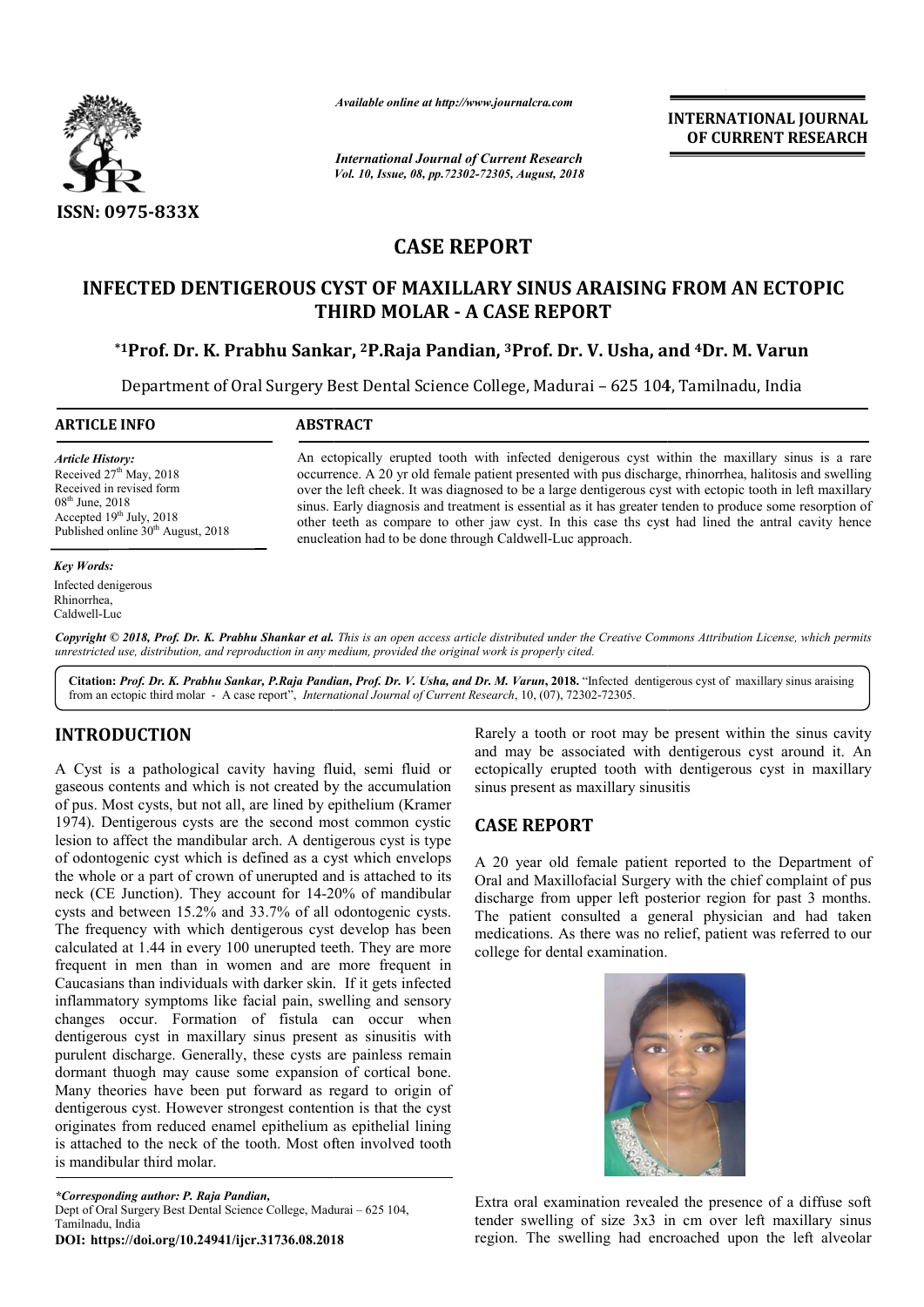process and fixed to the maxilla. Intra oral examination revealed missing upper left third molar tooth. Pus discharge was evident from distal aspect of second molar tooth, on application of pressure with finger in buccal vestibule in that region.

### **Investigations**



Complete hemogram and urine examination was done. TLC was 12000/cu.mm with raised neutrophils. Radiographic evaluation OPG revealed upper left third molar tooth inside the maxillary sinus. CBCT scan examination revealed cystic lesion seen in the maxillary sinus with the crown of an unerupted tooth.

#### **Treatment**

Under General anesthesia by Caldwell- Luc approach, a window was created in left upper premolar- molar region . A large amount of pus came out of the antrum, which was sent for culture sensitivity. The tooth loosely adherent in the posterior superior wall of the left maxillary sinus was extracted out. For this more precautions taken because posterior superior alveolar and middle superior alveolar blood vessels and infra orbital nerve adhere to the posterior superior wall of the sinus. Antrum was irrigated with copious salaine and betadine . Hemostasis was achieved and wound closed with 3-0 vicryl.Patient was dicharged in satisfactory condition with post operative period uneventful.





#### **DISCUSSION**

Tooth development results from an interaction between the oral epithlium and the underlying mesenchymal tissue.This process begins in sixth week in utero with the formation of maxillary and mandibular dental lamina in the region of the future alveolar process. This ectodermal derivative undergoes proliferation to form the permanent dentition between the 5th and 10th months, each mature tooth consisting of a crown and a root. Abnormal tissue interactions during development may potentially result in ectopic tooth development and eruption. Ectopic eruption of a tooth into the dental environment is common whereas ectopic eruption of a tooth in other sites is rare. Diverse anatomical locations such as mandibular condyle, coronoid process, palate, maxillary sinus and nasal cavity can infrequently be a site of ectopic eruption of teeth. One such site for ectopic tooth eruption in a nondental location is the maxillary sinus. Due to its rarity, there is a dearth of literature discussing this entity. Ectopic eruption may result due to one of the three processes: developmental disturbance, pathological process and iatrogenic activity. Tooth eruption into the maxillary sinus may present with sino- nasal symptoms attributed to recurrent or chronic sinusitis. The diagnosis of this condition can be made radiographically with plain sinus xrays and CT scans taken in axial and coronal sections.

A dentigerous cyst is one of the most common type of developmental odontogenic cysts. As the term dentigerous literally means "tooth bearing", they are associated with the crown of impacted, embedded, or partially erupted tooth. Dentigerous cyst (DC) is commonly associated with male population in the second or third decade of life, and about 70% of cases are noted involving the mandible and 30% the maxilla. The frequency of DC's cited in children has been low in dental literature. Shear has estimated about 9% while Donath about 4% of DC's to occur in the first decade of life. Though the pathogenesis of DC appears to be acceptable widely as developmental and inflammatory in origin. Developmental type of cyst develops in a mature permanent tooth as a result of fluid accumulation, whereas the inflammatory counterpart develops in an immature permanent tooth. The developmental histopathogenesis of DC is constructed on the bases of intrafollicular and extra follicular theories. The extra follicular theory of origin of DC does not hold good as the evidence reported for this origin is more inclined to be envelopemental or follicular odontogenic kerato cyst. The intrafollicular theory postulates the possibility of cyst formation due to accumulation of fluid between the layers of inner and outer enamel epithelia after crown formation or that it can be attributed to the degeneration of stellate reticulam at an early stage of tooth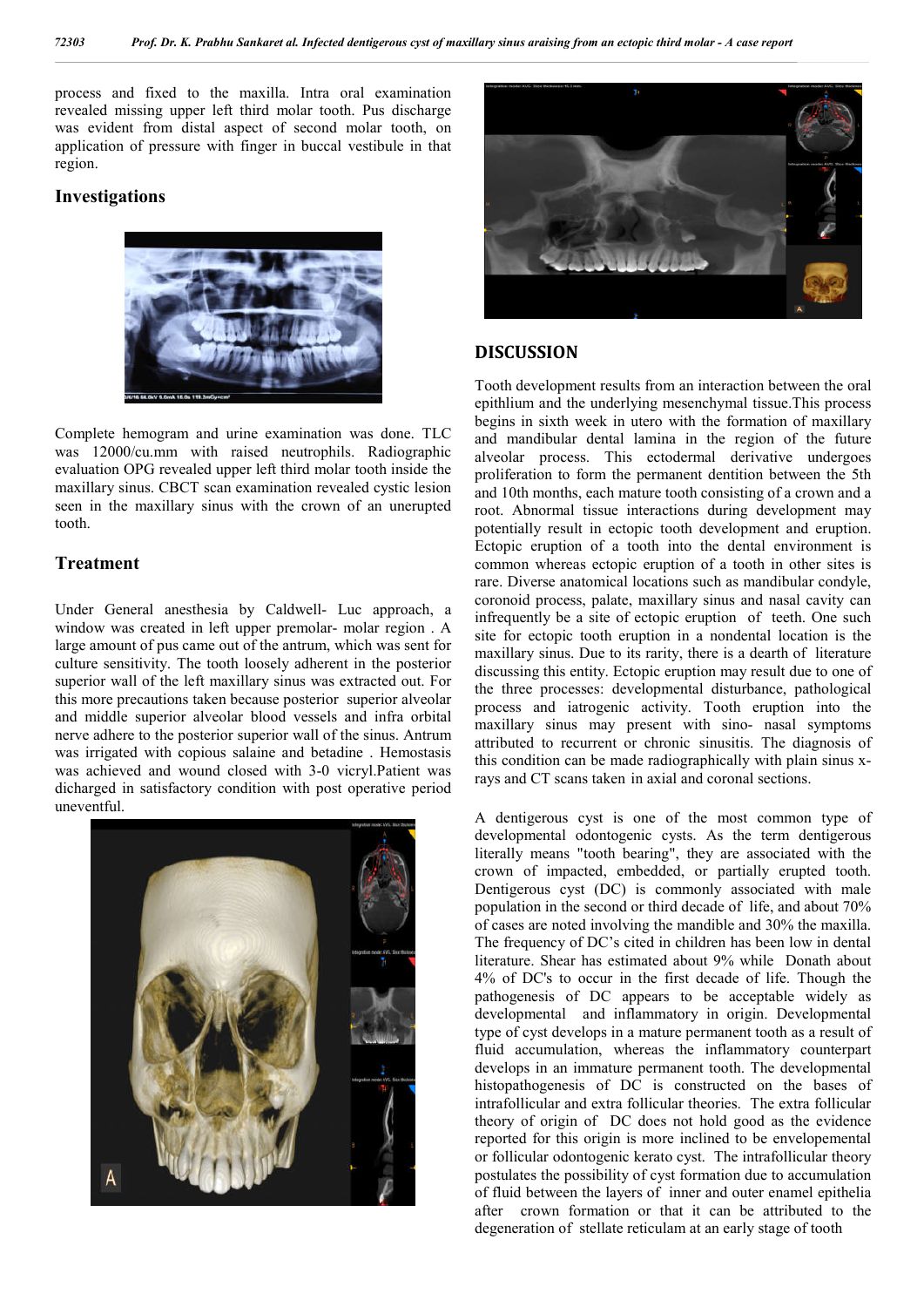

development resulting in the cyst formation associated with enamel hypoplasia. Main's intrafollicular theory contributed to the same theory of developmental origin explaining that the pressure exerted by the impacted tooth on the follicle obstructs the venous outflow and induces rapid transudation of serum across the capillary walls, which in turn can increase the hydrostatic pressure thus causing the seperation of crown from the follicle with or without reduced enamel epithelium. However, in addition to these views on the developmental origin, perapical inflammation of nonvital deciduous teeth has also been suggested as a factor triggering the formation of

inflammatory DC (IDC) of the unerupted permanent successors. The inflammation present at the root apex of a non vital primary tooth spreads to involve the follicle of unerupted immature permanent successor. Therefore, the apperance of IDC is most commonly found involving the mixed dentition stage. Benn and Altini considered three possible mechanisms in the histogenesis of IDC's:

1. Intrafollicular developmental cysts formed around the crowns of permanent tooth that become secondarily